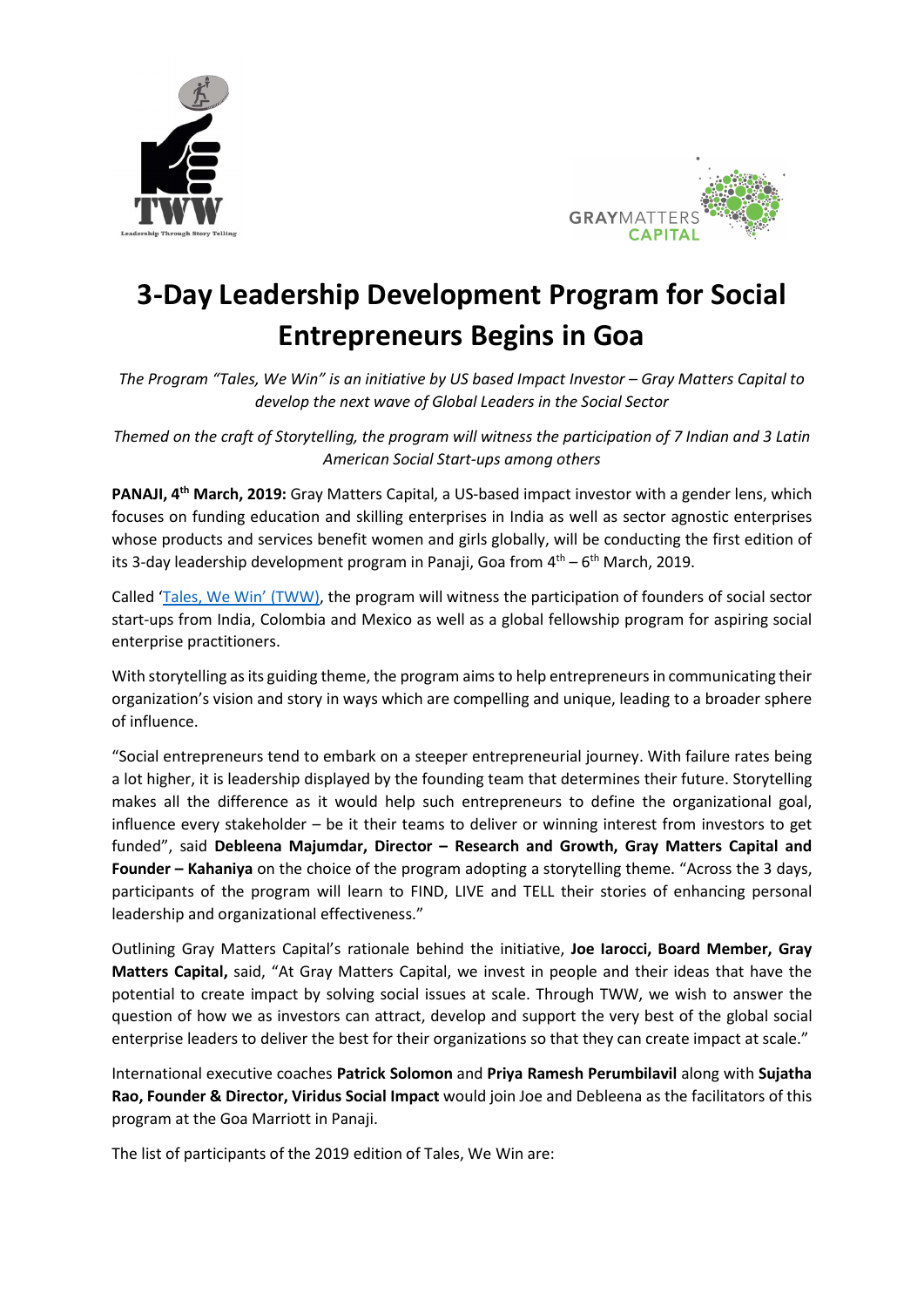



Indian Social Enterprise Leaders

| <b>Name</b>         | Organization             |
|---------------------|--------------------------|
| Alok Katiyar        | MadGuy Labs              |
| Anusha Bharadwaj    | Voice4Girls              |
| Chitra Ravi         | Chrysalis (EZ Vidya)     |
| Manjeet Singh       | Buddy4Study              |
| <b>Nikhil Saraf</b> | Stones2Milestones        |
| Priyadeep Sinha     | Kidovators               |
| Soumya Velayudham   | Gray Matters India (GMI) |

## Latin American Social Enterprise Leaders

| <b>Name</b>        | Organization            |
|--------------------|-------------------------|
| Ellie Rose         | Salus Holding (Mexico)  |
| Josele Ordas       | Connovo (Mexico)        |
| Juan Manuel Lopera | Aulas Amigas (Colombia) |

#### Global Social Accelerator

| <b>Name</b>      | Organization            |
|------------------|-------------------------|
| Sandhya Maliakal | <b>IDEX Accelerator</b> |

#### Social Sector Investor

| Name                   | <sup>1</sup> Organization   |
|------------------------|-----------------------------|
| Aarthi Ramasubramanian | <b>Gray Matters Capital</b> |

The program would end with all participants delivering their leadership stories and how they'd use storytelling to bring about a change in their respective organizations.